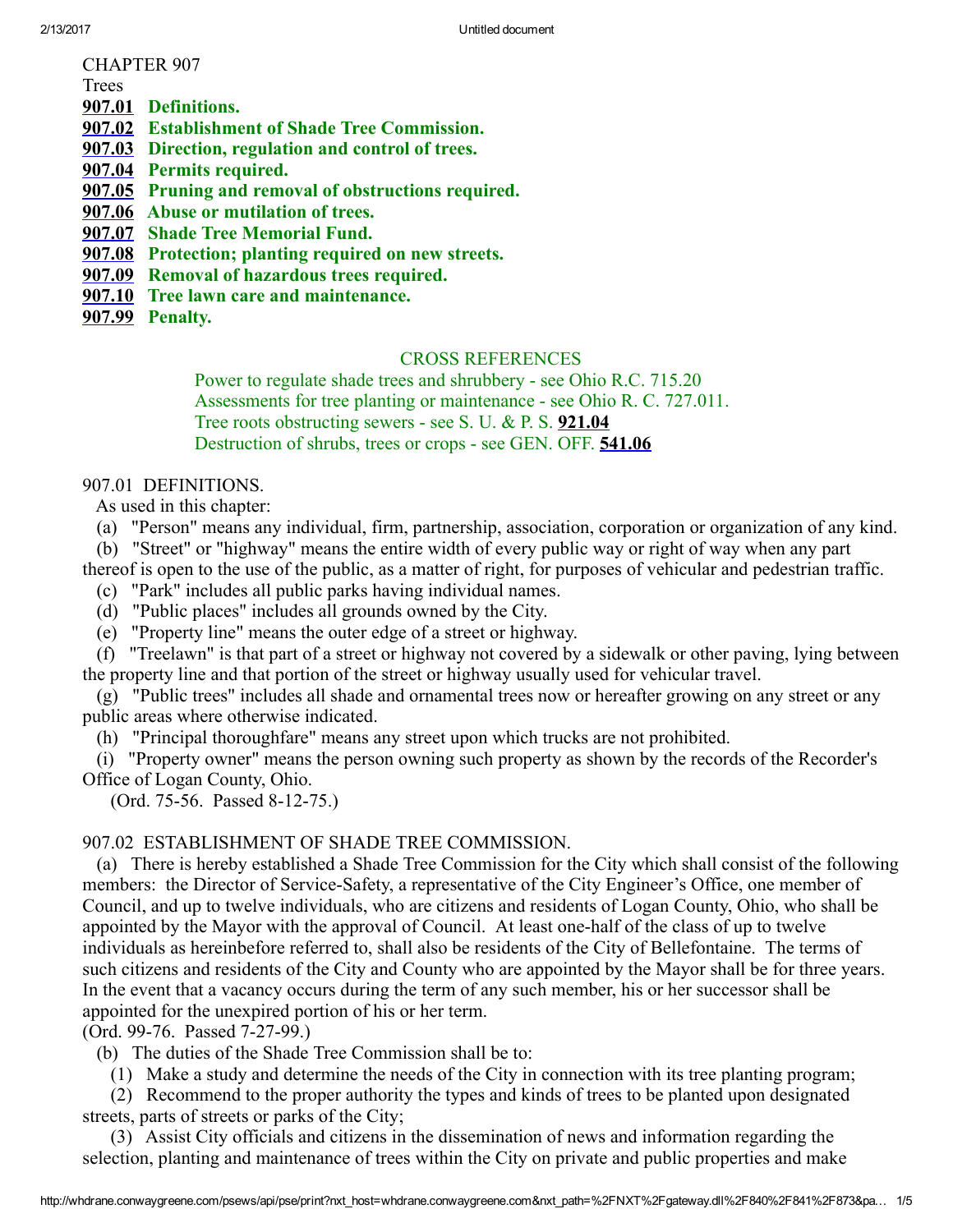recommendations from time to time to Council as to desirable legislation concerning the tree program and related activities of the City; and

(4) Provide regular and special meetings at which the subject of trees as it relates to the City may be discussed by its members, City officials and all others interested in the tree program.

(c) Within a reasonable time after the appointment of the Commission and the approval of its members, upon call of the Mayor such Commission shall meet and organize by the election of a Chairman and Secretary and the adoption of rules and procedures including the holding of regular and special meetings as deemed advisable and necessary to perform the duties of the Commission. (Ord. 75-56. Passed 8-12-75.)

## 907.03 DIRECTION, REGULATION AND CONTROL OF TREES.

(a) The Director of Service and Safety shall direct, regulate and control the planting, maintenance, removal, fertilization, pruning and bracing of trees on the streets and other public places in the City. He shall cause the provisions of this chapter to be enforced. In his absence, these duties shall be the responsibility of a qualified alternate designated by the City.

(b) The Director of Service and Safety shall have the authority to affix reasonable conditions to the granting of permits in accordance with the provisions of this chapter and to insure safety and preserve the aesthetics of public places.

(c) The Director of Service and Safety shall have the authority to formulate a Master Street Tree Plan after a public hearing and after receiving the advice and approval of the Shade Tree Commission. The Master Street Tree Plan shall specify the species of trees to be planted on the streets and public places in the City. From and after the adoption and approval of such Plan by the Commission, or any amendment thereof, all planting shall conform thereto. Such Plan shall take into consideration all existing and future utility and environmental factors in determining the species of trees for the various locations, and such Plan may be amended by the Director of Service and Safety, with the approval of the Commission, as circumstances require.

(Ord. 75-56. Passed 8-12-75.)

# 907.04 PERMITS REQUIRED.

(a) No person shall plant, spray, fertilize, preserve, prune, cut above ground or otherwise disturb any tree on any street, treelawn or other public place without first filing an application and procuring a permit therefor from the Director of Service and Safety. The person receiving the permit shall abide by all regulations, conditions and specifications prescribed by the Director.

(b) The application for the permit shall be in the form prescribed by the Director and shall contain information as to the location, time, grade, species, cultivar and method of planting; the number of trees to be sprayed, fertilized, pruned or otherwise preserved; the kind of treatment; the composition of spray material; and such other information as the Director finds reasonably necessary to determine whether a permit shall issue.

(c) Applications for permits, accompanied by a fee of five dollars (\$5.00), must be filed at the office of the Director of Service and Safety not less than forty-eight hours in advance of the time the work is to be done. All such receipts shall be placed in the General Fund of the City.

(d) The Director shall issue the permit provided for herein if, in his judgment, the proposed work is desirable and is in conformity with the Master Street Tree Plan and the proposed method and workmanship are of a satisfactory nature. The permit shall contain a definite date of expiration and the work shall be completed in the time allowed by the permit and in accordance with the provisions of this chapter and as the Director may additionally prescribe. Any permit shall be void if its terms or the provisions of this chapter are violated.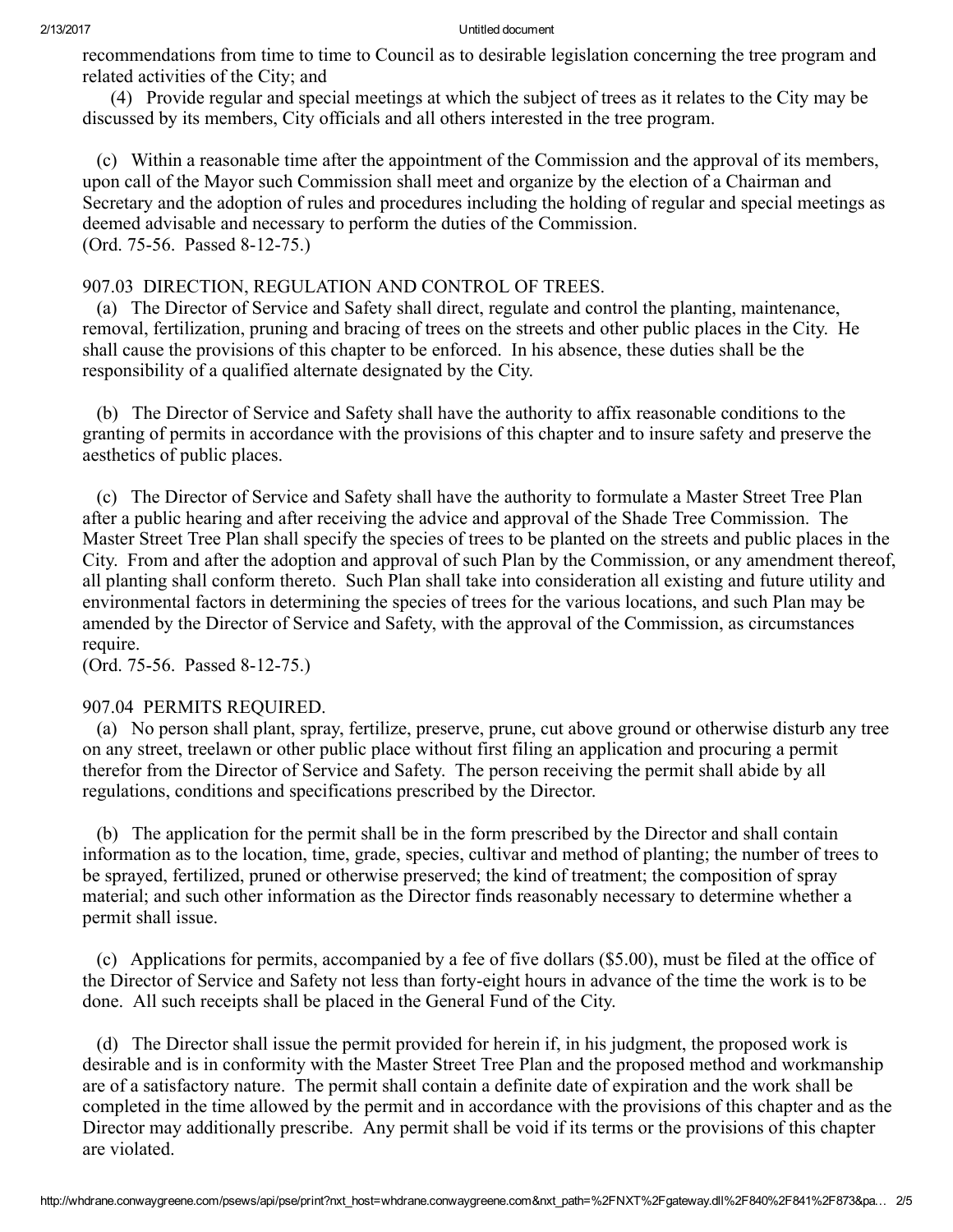(e) All permit holders shall advise the Director of Service and Safety within five days of the completion of the work under the permit in order that the Director might inspect the work for compliance.

(f) All persons applying for a permit for the removal of a tree shall be required to replace each such tree by the time prescribed in the permit for the completion of work in accordance with the specifications provided by the Director. The cost of the removal and replacement of such trees shall be paid by the permit holder.

(g) Whenever any tree is planted or set out in conflict with the provisions of this chapter, the Director may remove or cause the removal of the same and the cost thereof shall be assessed in accordance with the provisions of the Ohio Revised Code.

(h) When it is necessary to remove trees from a treelawn in connection with the repair, replacement or construction of a sidewalk or street under a City program, the City shall replant or replace such trees. If conditions prevent planting on treelawns, an equivalent number of trees, otherwise in accordance with the Master Street Tree Plan, may be planted on an adjacent property. (Ord. 75-56. Passed 8-12-75.)

## 907.05 PRUNING AND REMOVAL OF OBSTRUCTIONS REQUIRED.

(a) A person owning or occupying real property bordering on a street upon which property there are trees, shall prune such trees in such a manner that they will not obstruct or shade street lights, obstruct the passage of pedestrians on sidewalks, obstruct the vision of traffic or traffic signs, or obstruct the view of a street or alley intersection. The minimum clearance of an overhanging portion of a tree shall be ten feet over sidewalks and twelve feet over all streets, except truck thoroughfares which shall have a clearance of sixteen feet.

(b) No person shall maintain or permit to remain on his property a tree whose roots obstruct or impede the flow of liquid through any public sewer, drain or water main in the City.

(c) Should a property owner fail to comply with subsections (a) and (b) hereof, the Director of Service and Safety shall notify such owner of such fact and order his compliance therewith within ten days after the receipt of such order. Such order shall be sent by certified mail to the address of such owner that is reflected upon the County real estate tax duplicate.

(d) When a property owner fails to comply with the order provided for in subsection (c) hereof, the Director of Service and Safety may cause appropriate action to be taken to ensure compliance with such order, and the costs thereof shall be assessed against the property as provided in the Ohio Revised Code. (Ord. 75-56. Passed 8-12-75.)

## 907.06 ABUSE OR MUTILATION OF TREES.

(a) Unless specifically authorized by the Director of Service and Safety, no person shall intentionally damage, cut, carve, transplant or remove any public tree; or attach any rope, wire, nail, advertising poster or other contrivance to any public tree; or allow any gaseous, liquid or solid substance which is harmful to such trees to come in contact with them; or set fire or permit any fire to burn when such a fire or the heat thereof will injure any portion of any tree.

(b) No person shall excavate any ditch, tunnel or trench or lay any drive within ten feet of a public tree without first obtaining a written permit therefor from the Director of Service and Safety.

(c) A person excavating or constructing a building or structure near a public tree shall construct a substantial fence, frame or box to guard such tree and shall keep all building materials, dirt or other debris outside such barrier.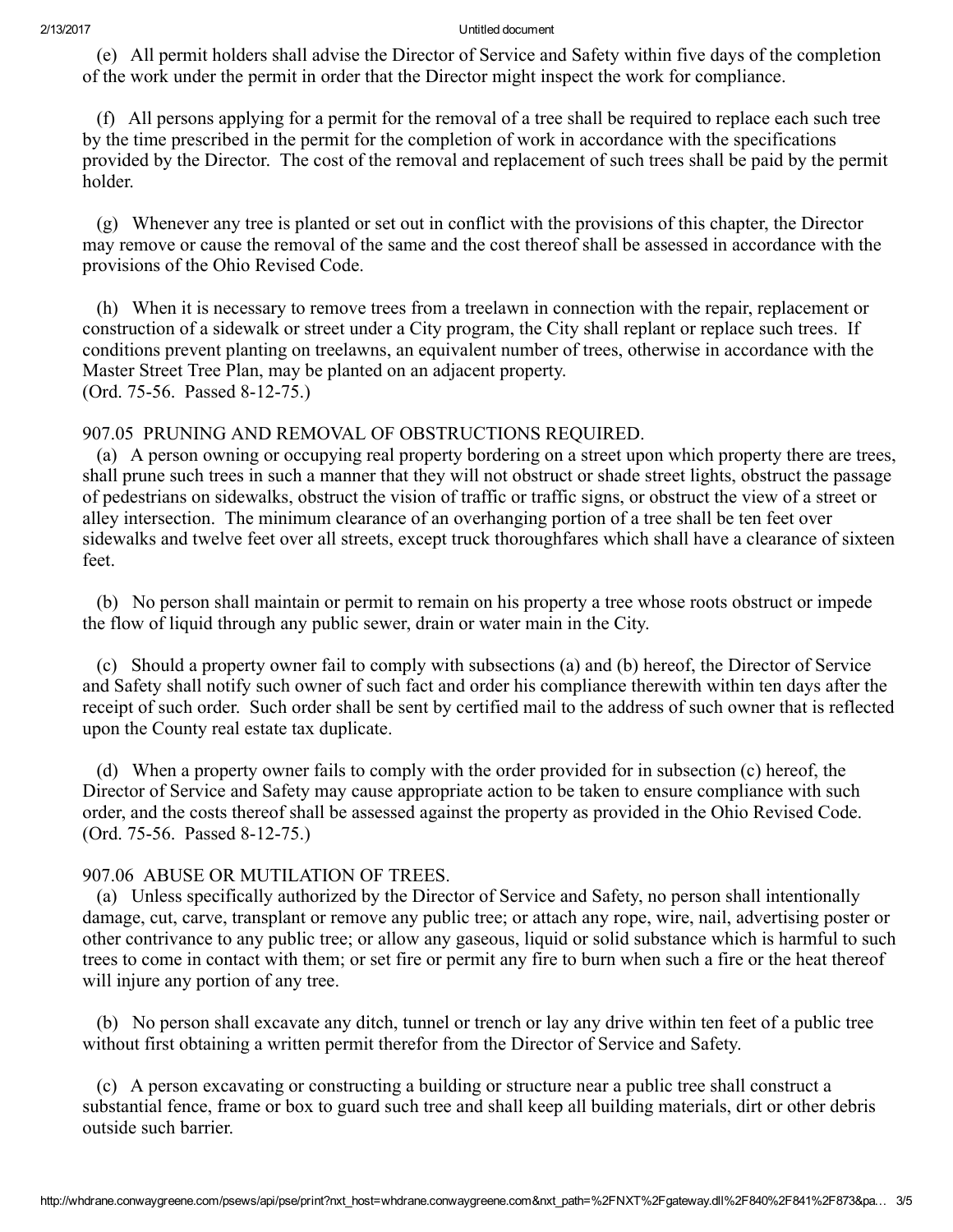(d) No person shall deposit, place, store or maintain upon any public place in the City, any stone, brick, sand, concrete or other material which may impede the free passage of water, air and fertilizer to the roots of a tree growing therein except by written permission of the Director of Service and Safety. (Ord. 75-56.) Passed 8-12-75.)

(e) Flat topping of any public trees is hereby prohibited. (Ord. 98-49. Passed 6-23-98.)

## 907.07 SHADE TREE MEMORIAL FUND.

There is hereby established a special fund to be designated as the Shade Tree Memorial Fund which Fund shall be utilized for the receipt of gifts and donations for the purpose of purchasing and planting of shade trees under the provisions of this chapter.

(Ord. 75-56. Passed 8-12-75.)

## 907.08 PROTECTION; PLANTING REQUIRED ON NEW STREETS.

(a) Along both sides of all newly created streets that are constructed in accordance with the public street standards set forth in Chapter [1103](http://whdrane.conwaygreene.com/nxt/gateway.dll?f=jumplink$jumplink_x=Advanced$jumplink_vpc=first$jumplink_xsl=querylink.xsl$jumplink_sel=title;path;content-type;home-title;item-bookmark$jumplink_d=bellefon$jumplink_q=[field%20folio-destination-name:%271103%27]$jumplink_md=target-id=0-0-0-1909) of the Codified Ordinances, the developer and/or owner shall either plant or retain sufficient trees so that between the paved portion of the street and the line running parallel to and fifty feet from the centerline of the street, there is for every thirty feet of street frontage at least an average of one deciduous tree that has or will have when fully mature a trunk at least twelve inches in diameter.

(b) Every new development and/or new plat shall retain all existing trees with a trunk of eighteen inches in diameter or more unless the retention of such trees would unreasonably burden the development in the opinion of the City Engineer.

(c) No excavation or other subsurface disturbance may be undertaken within the drip line of any tree with a trunk of eighteen inches in diameter or more, and no impervious surface (including, but not limited to, paving or buildings) may be located within twelve and onehalf feet (measured from the center of the trunk) of any tree with a trunk of eighteen inches in diameter or more unless compliance with this subsection would unreasonably burden the development in the opinion of the City Engineer. For purposes of this subsection, a drip line is defined as a perimeter formed by the points farthest away from the trunk of a tree where percipitation falling from the branches of that tree lands on the ground.

(d) The retention and/or protection of trees eighteen inches in diameter or more as provided in subsection (b) and (c) hereof unreasonably burdens a development if, to accomplish such retention or protection, the desired location of improvements on a lot or the proposed activities on a lot would have to be substantially altered and such alteration would work an unreasonable hardship upon the developer, in the opinion of the City Engineer.

(e) Whenever the developer or owner appeals to the City Engineer that this section places an unreasonable burden on the development, the City Engineer may allow replacement with like trees in areas unaffected by the improvements, as an alternative to keeping the existing trees in question. (Ord. 94-16. Passed 2-22-94.)

## 907.09 REMOVAL OF HAZARDOUS TREES REQUIRED.

No person shall maintain or permit to remain on his or her property, a hazardous tree. A hazardous tree for purposes of this section is defined as a tree that has a structural defect and is located such that people and/or vehicles and/or structures may be within the falling distance of such tree.  $(Ord. 01-83.$  Passed  $11-13-01.$ )

## 907.10 TREE LAWN CARE AND MAINTENANCE.

The owner or occupant of the premises fronting the tree lawn or boulevard, which is defined as that area between a sidewalk and street, shall be the custodian of the tree lawn or boulevard and shall be responsible for the necessary mowing and maintenance to keep the same in good condition, mowed and free of trash or